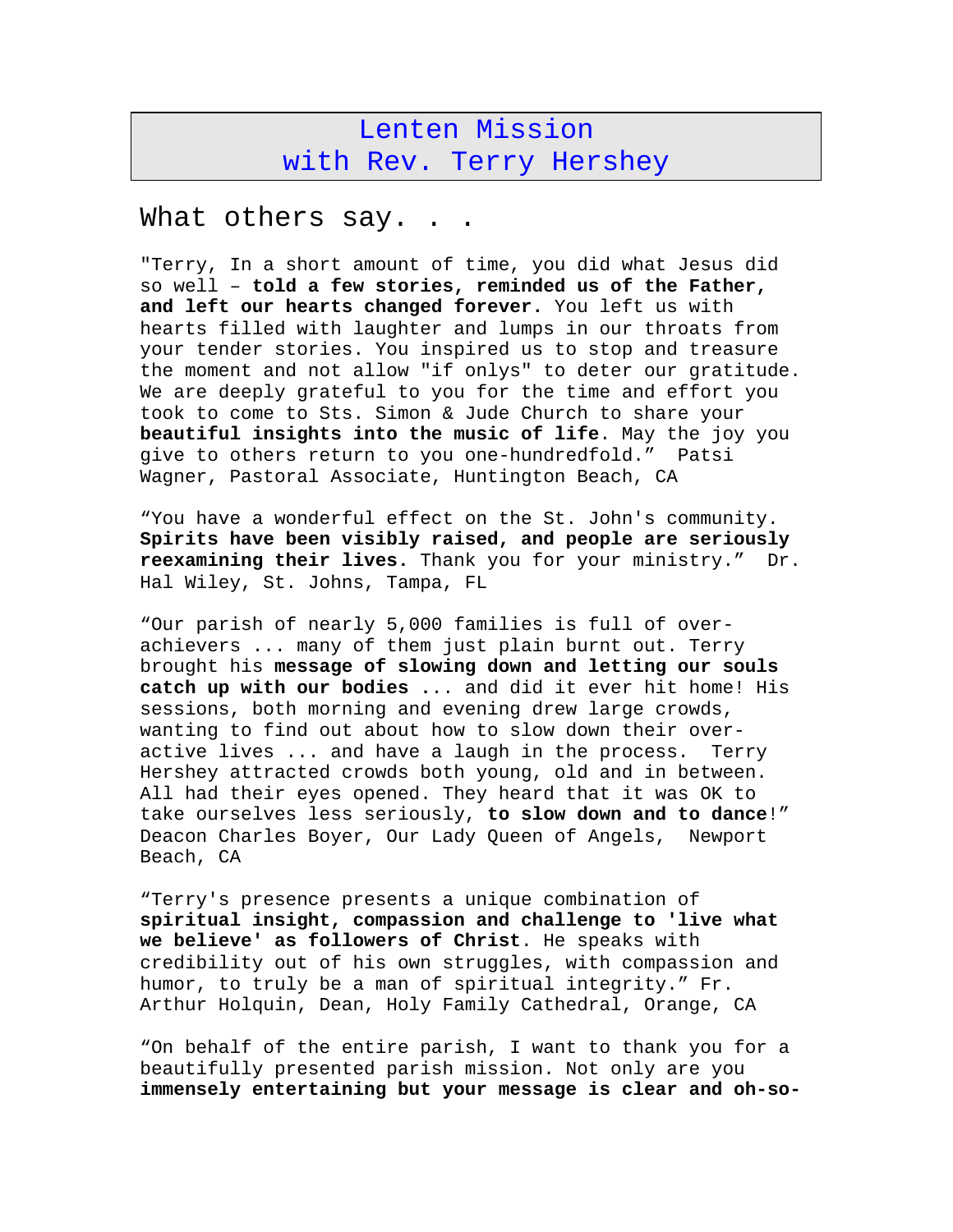**appropriate for our crowd**! I hope those who have listened to you these three days will incorporate that message into their lives. I wish you well as you continue your work and hope we will see you back here in the near future. May God bless you and your family." Fr. Kerry Beaulieu of Our Lady Queen of Angels

A sampling of parishes include. . . Holy Family Cathedral, Orange, CA St. Martin de Porres, Yorba Linda, CA St. Gregory the Great, San Diego, CA Padre Serra Parish, Camarillo, CA St. James, Kent, WA Sts. Simon & Jude, Huntington Bch, CA St. Pius the X, Jamul, CA St. Williams, Atascadero, CA St. Vincent de Paul, Federal Way, WA St. Pius the X, Portland, OR St. Patrick's, Arroyo Grande, CA Cathedral of the Incarnation, Baltimore, MD St. Monica's, Santa Monica, CA Basilica San Juan Capistrano, San Juan Capistrano, CA Resurrection Catholic Church, Aptos, CA

## Overview: Lenten Series -- Jesus in Skin

Lecture #1-- Out of Breath and Out of Time

 It impresses people when we tell them we are busy. Because it implies we are important. And by means of a diversion, we can avoid our own company 24 hours a day. What are the root causes of our hurried, distracted and cluttered lives?

Lecture #2-- Letting Our Souls Catch Up with our Bodies

 Why are we afraid of slowness or stillness? Do we have the permission to say no? Can we learn to quiet the internal noise? How can we learn from Jesus' example in the gospel of Mark to practice self-care, self-nurture and self-responsibility?

Lecture #3-- The Art of Doing Nothing: Living a Balanced Life

To practice Sabbath, means literally, to "waste time